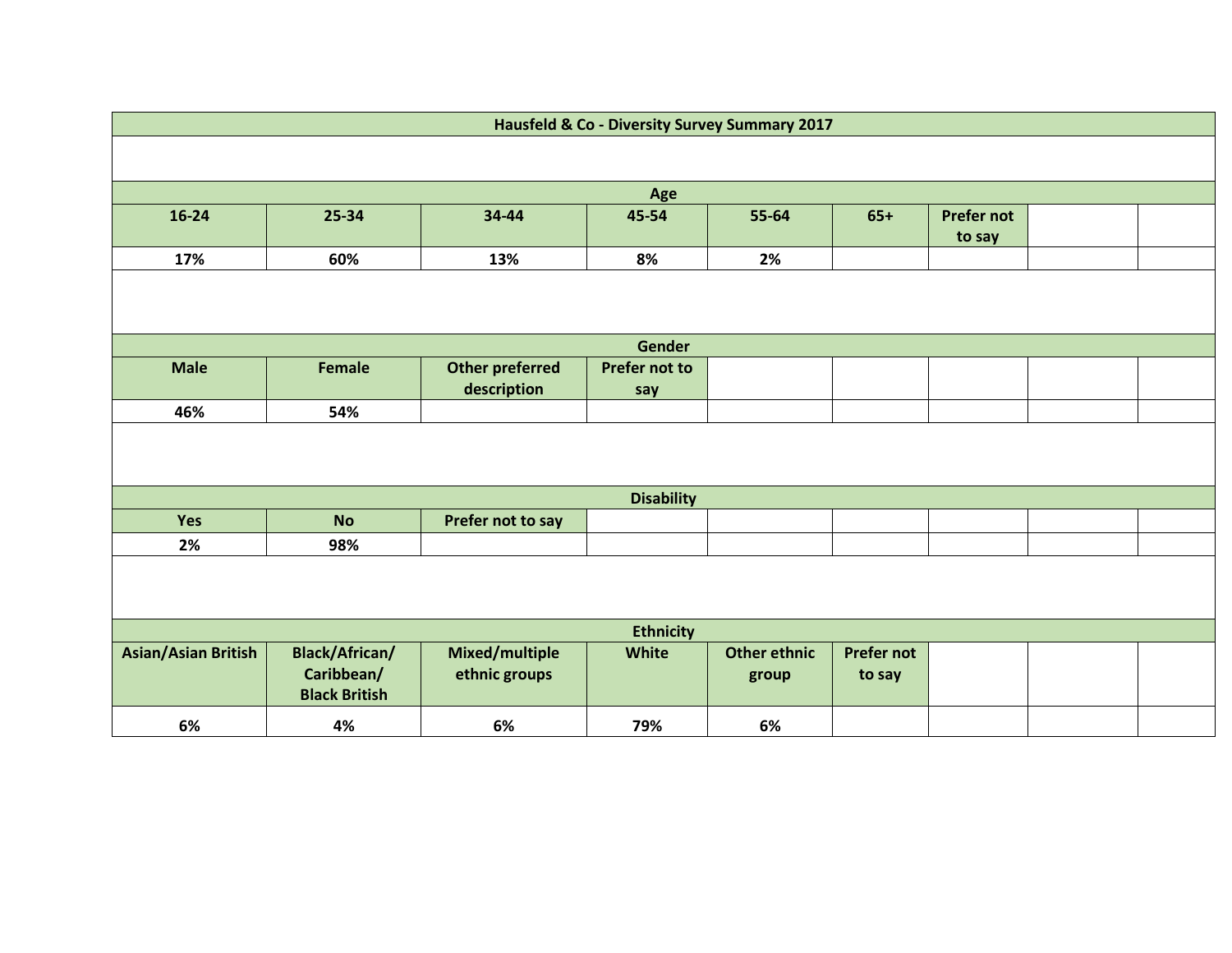| <b>Hausfeld &amp; Co - Diversity Survey Summary 2017</b> |                       |                          |                                                 |              |                   |              |                                     |                                |  |
|----------------------------------------------------------|-----------------------|--------------------------|-------------------------------------------------|--------------|-------------------|--------------|-------------------------------------|--------------------------------|--|
|                                                          |                       |                          |                                                 |              |                   |              |                                     |                                |  |
| <b>Religion</b>                                          |                       |                          |                                                 |              |                   |              |                                     |                                |  |
| No Religion/belief/<br>atheist                           | <b>Buddhist</b>       | <b>Christian</b>         | <b>Sikh</b>                                     | Jewish       | <b>Muslim</b>     | <b>Hindu</b> | <b>Other</b><br>religion<br>/belief | <b>Prefer</b><br>not to<br>say |  |
| 46%                                                      | 2%                    | 33%                      | 2%                                              | 12%          | 2%                |              | 2%                                  | 2%                             |  |
|                                                          |                       |                          |                                                 |              |                   |              |                                     |                                |  |
|                                                          |                       |                          | <b>Sexual orientation &amp; gender identity</b> |              |                   |              |                                     |                                |  |
| <b>Bisexual</b>                                          | Gay man               | Gay woman/lesbian        | Heterosexual/                                   | <b>Other</b> | <b>Prefer not</b> |              |                                     |                                |  |
|                                                          |                       |                          | straight                                        |              | to say            |              |                                     |                                |  |
|                                                          | 10%                   | 2%                       | 87%                                             |              | 2%                |              |                                     |                                |  |
|                                                          |                       |                          |                                                 |              |                   |              |                                     |                                |  |
|                                                          |                       |                          |                                                 |              |                   |              |                                     |                                |  |
| <b>Education 11-18</b>                                   |                       |                          |                                                 |              |                   |              |                                     |                                |  |
| <b>UK State School</b>                                   | <b>UK Independent</b> | <b>Educated overseas</b> | <b>Prefer not to</b>                            |              |                   |              |                                     |                                |  |
|                                                          | /Fee-paying School    |                          | say                                             |              |                   |              |                                     |                                |  |
| 37%                                                      | 17%                   | 44%                      | 2%                                              |              |                   |              |                                     |                                |  |
|                                                          |                       |                          |                                                 |              |                   |              |                                     |                                |  |
| First generation to attend university                    |                       |                          |                                                 |              |                   |              |                                     |                                |  |
|                                                          |                       | <b>Did not attend</b>    | <b>Prefer not to</b>                            |              |                   |              |                                     |                                |  |
| Yes                                                      | <b>No</b>             | <b>University</b>        | say                                             |              |                   |              |                                     |                                |  |
| 35%                                                      | 54%                   | 12%                      |                                                 |              |                   |              |                                     |                                |  |